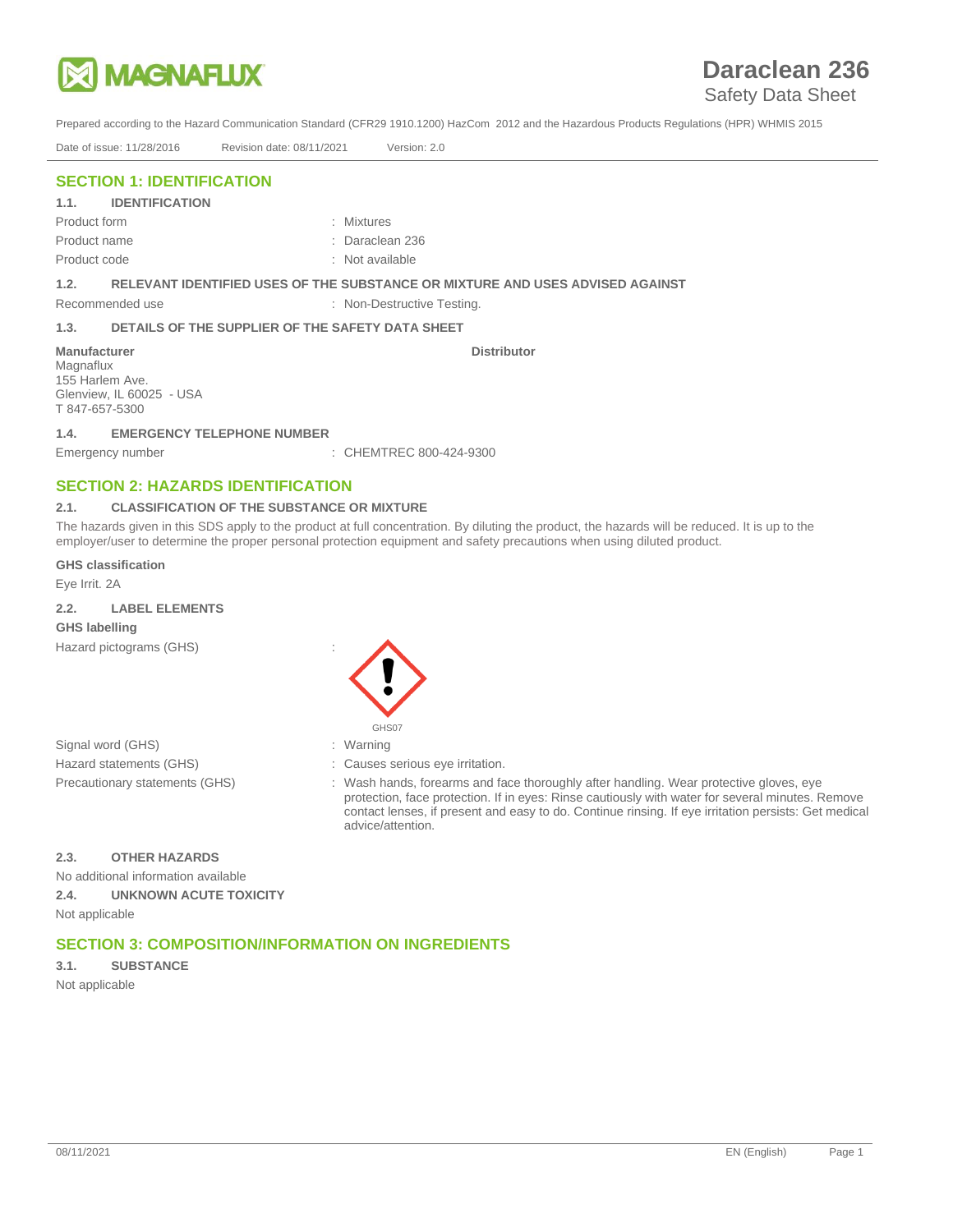

## Safety Data Sheet

Prepared according to the Hazard Communication Standard (CFR29 1910.1200) HazCom 2012 and the Hazardous Products Regulations (HPR) WHMIS 2015

#### **3.2. MIXTURES**

| <b>Name</b>                                                          | ⊾ Product identifier <sup>।</sup> | ٧A   |
|----------------------------------------------------------------------|-----------------------------------|------|
| Nonanoic acid                                                        | (CAS No) 112-05-0                 | $-5$ |
| Triethanolamine                                                      | (CAS No) 102-71-6                 | $-5$ |
| Glycine, N,N'-1,2-ethanediylbis[N-(carboxymethyl)-, tetrasodium salt | (CAS-No.) 64-02-8                 | - 5  |

**\*Chemical name, CAS number and/or exact concentration have been withheld as a trade secret**

## **SECTION 4: FIRST AID MEASURES**

### **4.1. DESCRIPTION OF FIRST AID MEASURES**

| First-aid measures after inhalation   | : If breathing is difficult, remove victim to fresh air and keep at rest in a position comfortable for<br>breathing. Get medical advice/attention if you feel unwell.                           |
|---------------------------------------|-------------------------------------------------------------------------------------------------------------------------------------------------------------------------------------------------|
| First-aid measures after skin contact | : If skin irritation occurs: Wash skin with plenty of water. Obtain medical attention if irritation<br>persists.                                                                                |
| First-aid measures after eye contact  | : IF IN EYES: Rinse cautiously with water for several minutes. Remove contact lenses, if present<br>and easy to do. Continue rinsing. If eye irritation persists: Get medical advice/attention. |
| First-aid measures after ingestion    | : Do NOT induce vomiting unless directed to do so by medical personnel. Never give anything by<br>mouth to an unconscious person. Get medical advice/attention if you feel unwell.              |
| 4.2.                                  | <b>MOST IMPORTANT SYMPTOMS AND EFFECTS, BOTH ACUTE AND DELAYED</b>                                                                                                                              |
| Symptoms/injuries after inhalation    | : May cause respiratory tract irritation.                                                                                                                                                       |
| Symptoms/injuries after skin contact  | : May cause skin irritation. Symptoms may include redness, drying, defatting and cracking of the<br>skin.                                                                                       |
| Symptoms/injuries after eye contact   | : Causes serious eye irritation. Symptoms may include discomfort or pain, excess blinking and<br>tear production, with marked redness and swelling of the conjunctiva.                          |
| Symptoms/injuries after ingestion     | : May be harmful if swallowed. May cause gastrointestinal irritation, nausea, vomiting and<br>diarrhea.                                                                                         |

## **4.3. INDICATION OF ANY IMMEDIATE MEDICAL ATTENTION AND SPECIAL TREATMENT NEEDED**

Symptoms may not appear immediately. In case of accident or if you feel unwell, seek medical advice immediately (show the label or SDS where possible).

## **SECTION 5: FIREFIGHTING MEASURES**

| <b>EXTINGUISHING MEDIA</b>     |                                                                                                                       |
|--------------------------------|-----------------------------------------------------------------------------------------------------------------------|
| Suitable extinguishing media   | : Carbon dioxide. Dry chemical. Foam.                                                                                 |
| Unsuitable extinguishing media | : Water.                                                                                                              |
|                                |                                                                                                                       |
| Fire hazard                    | : Products of combustion may include, and are not limited to: oxides of carbon, nitrogen oxides.                      |
| Reactivity                     | : No dangerous reaction known under conditions of normal use.                                                         |
| <b>ADVICE FOR FIREFIGHTERS</b> |                                                                                                                       |
| Protection during firefighting | : Keep upwind of fire. Wear full fire fighting turn-out gear (full Bunker gear) and respiratory<br>protection (SCBA). |
|                                | <b>SPECIAL HAZARDS ARISING FROM THE SUBSTANCE OR MIXTURE</b>                                                          |

## **SECTION 6: ACCIDENTAL RELEASE MEASURES**

## **6.1. PERSONAL PRECAUTIONS, PROTECTIVE EQUIPMENT AND EMERGENCY PROCEDURES**

General measures **Supersupe 3** Cuse personal protection recommended in Section 8. Isolate the hazard area and deny entry to unnecessary and unprotected personnel. Avoid contact with skin and eyes. Spills of this material are a slipping hazard.

## **6.1.1. FOR NON-EMERGENCY PERSONNEL**

No additional information available

#### **6.1.2. FOR EMERGENCY RESPONDERS**

No additional information available

## **6.2. ENVIRONMENTAL PRECAUTIONS**

No additional information available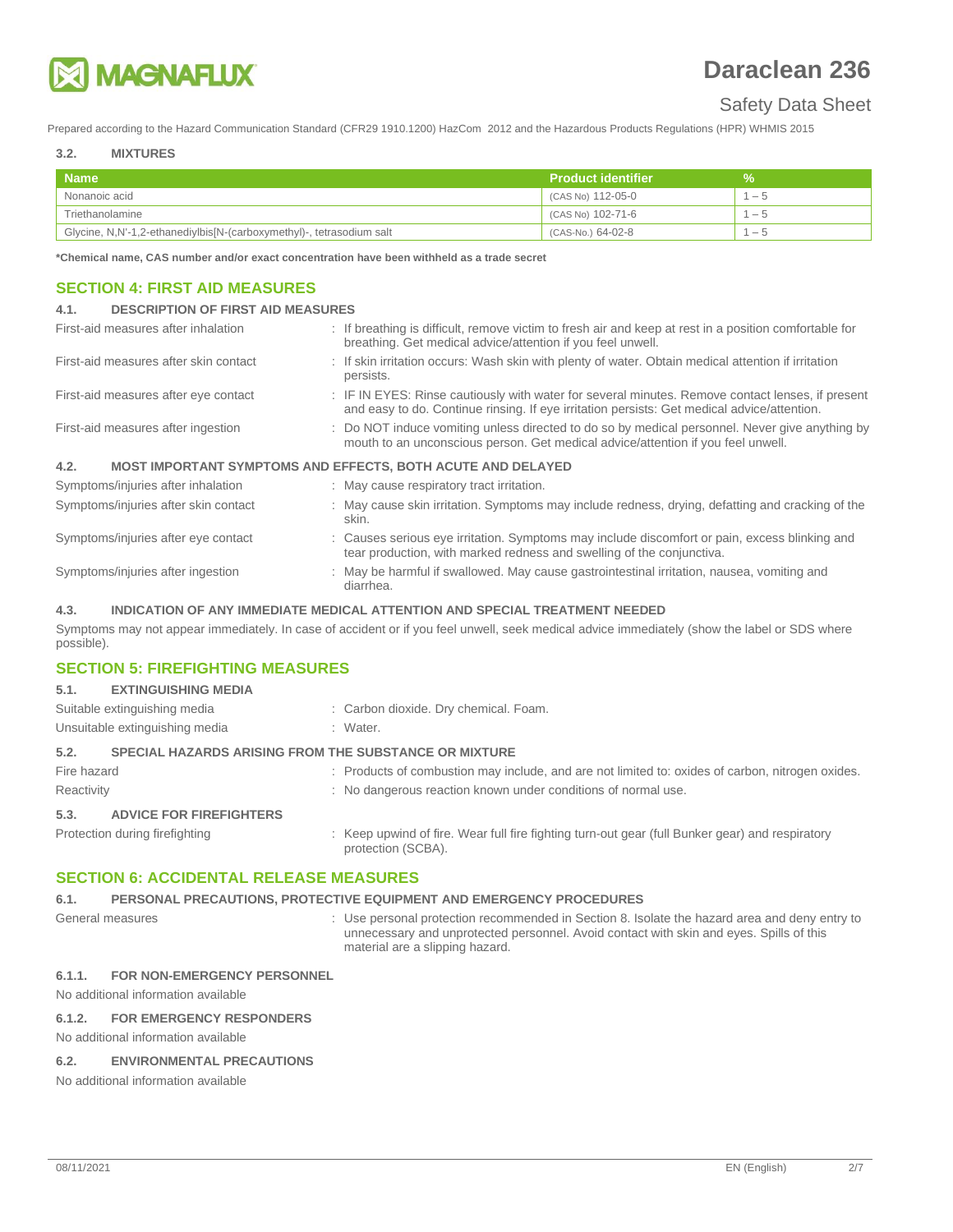

## Safety Data Sheet

Prepared according to the Hazard Communication Standard (CFR29 1910.1200) HazCom 2012 and the Hazardous Products Regulations (HPR) WHMIS 2015

#### **6.3. METHODS AND MATERIAL FOR CONTAINMENT AND CLEANING UP**

- For containment **interval and/or absorb** spill with inert material (e.g. sand, vermiculite), then place in a suitable container. Do not flush to sewer or allow to enter waterways. Use appropriate Personal Protective Equipment (PPE).
- 
- Methods for cleaning up : Scoop up material and place in a disposal container. Provide ventilation.

**6.4. REFERENCE TO OTHER SECTIONS**

For further information refer to section 8: "Exposure controls/personal protection"

## **SECTION 7: HANDLING AND STORAGE**

#### **7.1. PRECAUTIONS FOR SAFE HANDLING**

Precautions for safe handling **interpretatal in the state of the state of the state of the state of the state of the state of the state of the state of the state of the state of the state of the state of the state of the s** swallow. Handle and open container with care. When using do not eat, drink or smoke. Use only in well-ventilated areas. Hygiene measures **induced a measure contaminated clothing** before reuse. Wash hands before eating, drinking, or smoking.

#### **7.2. CONDITIONS FOR SAFE STORAGE, INCLUDING ANY INCOMPATIBILITIES**

Storage conditions **Storage conditions** : Keep out of the reach of children. Keep container tightly closed and in a well-ventilated place. Store at temperatures between 4 - 38° C (40 - 100° F).

## **SECTION 8: EXPOSURE CONTROLS/PERSONAL PROTECTION**

#### **8.1. CONTROL PARAMETERS**

| <b>Nonanoic acid (112-05-0)</b><br>Not applicable  |                                |                                                                                |                                                                                                                                                                                               |
|----------------------------------------------------|--------------------------------|--------------------------------------------------------------------------------|-----------------------------------------------------------------------------------------------------------------------------------------------------------------------------------------------|
| Triethanolamine (102-71-6)                         |                                |                                                                                |                                                                                                                                                                                               |
| <b>ACGIH</b>                                       | ACGIH TWA (mg/m <sup>3</sup> ) |                                                                                | $5 \text{ mg/m}^3$                                                                                                                                                                            |
|                                                    |                                | Glycine, N,N'-1,2-ethanediylbis[N-(carboxymethyl)-, tetrasodium salt (64-02-8) |                                                                                                                                                                                               |
| Not applicable                                     |                                |                                                                                |                                                                                                                                                                                               |
| <b>EXPOSURE CONTROLS</b><br>8.2.                   |                                |                                                                                |                                                                                                                                                                                               |
| Appropriate engineering controls                   |                                | showers.                                                                       | : Use ventilation adequate to keep exposures (airborne levels of dust, fume, vapor, etc.) below<br>recommended exposure limits. Provide readily accessible eye wash stations and safety       |
| Hand protection                                    |                                | : Wear suitable gloves.                                                        |                                                                                                                                                                                               |
| Eye protection                                     |                                | : Wear eye/face protection.                                                    |                                                                                                                                                                                               |
| Skin and body protection                           |                                | : Wear suitable protective clothing.                                           |                                                                                                                                                                                               |
| Respiratory protection                             |                                | safe working limits of the selected respirator.                                | : In case of insufficient ventilation, wear suitable respiratory equipment. Respirator selection<br>must be based on known or anticipated exposure levels, the hazards of the product and the |
| Environmental exposure controls                    |                                | : Maintain levels below Community environmental protection thresholds.         |                                                                                                                                                                                               |
| Other information                                  |                                | safety practices.                                                              | Do not eat, smoke or drink where material is handled, processed or stored. Wash hands<br>carefully before eating or smoking. Handle according to established industrial hygiene and           |
| <b>SECTION 9: PHYSICAL AND CHEMICAL PROPERTIES</b> |                                |                                                                                |                                                                                                                                                                                               |

## **SECTION 9: PHYSICAL AND CHEMICAL PROPERTIES**

| 9.1.                  | <b>INFORMATION ON BASIC PHYSICAL AND CHEMICAL PROPERTIES</b> |                               |
|-----------------------|--------------------------------------------------------------|-------------------------------|
| <b>Physical state</b> |                                                              | : Liquid                      |
| Appearance            |                                                              | : Slightly hazy               |
| Colour                |                                                              | : Clear to pale yellow liquid |
| Odour                 |                                                              | : No data available           |
| Odour threshold       |                                                              | : No data available           |
| pH                    |                                                              | $: 7 - 8$                     |
| Melting point         |                                                              | : No data available           |
| Freezing point        |                                                              | : No data available           |
| Boiling point         |                                                              | : No data available           |
| Flash point           |                                                              | : No data available           |
|                       | Relative evaporation rate (butylacetate=1)                   | : No data available           |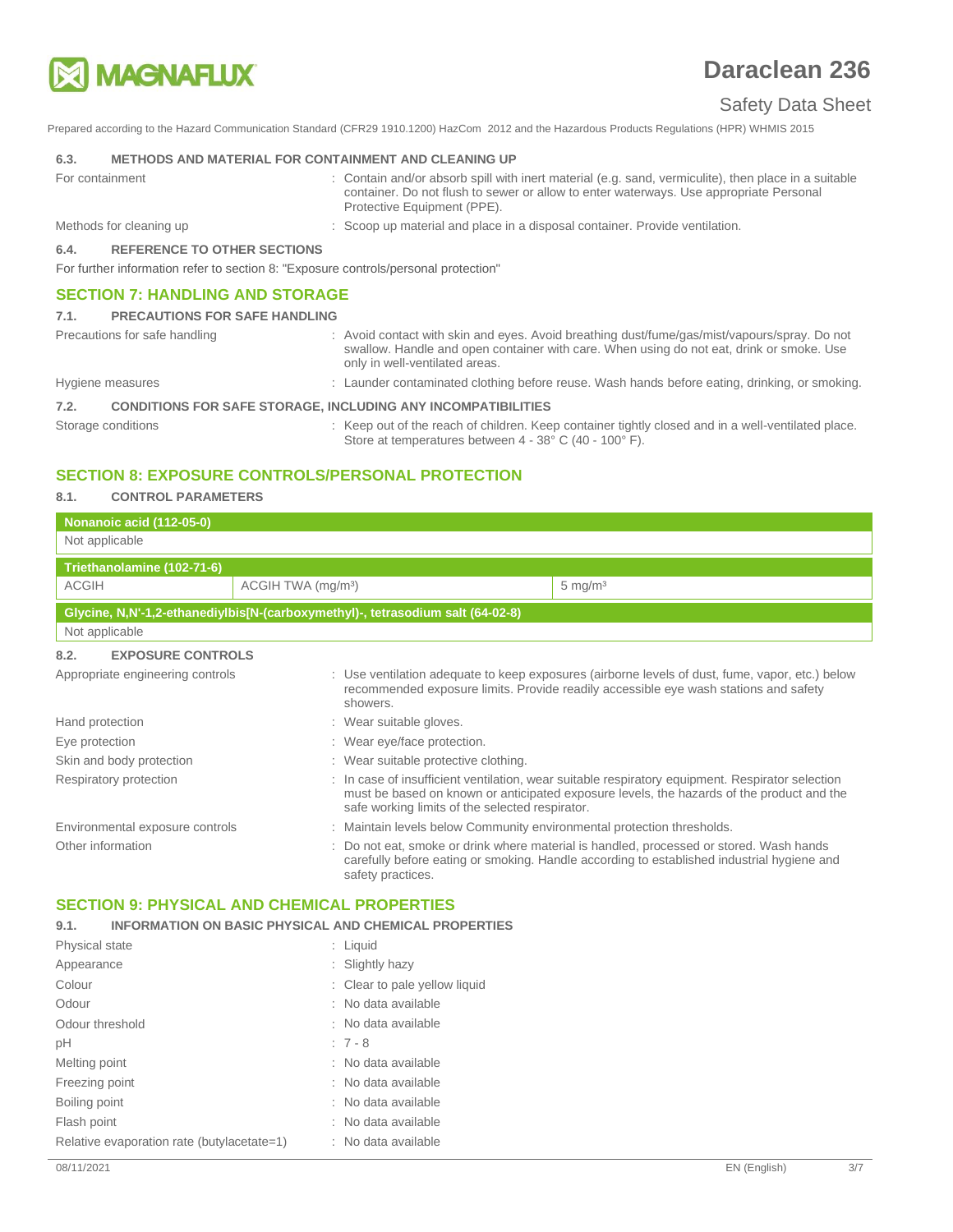

# Safety Data Sheet

Prepared according to the Hazard Communication Standard (CFR29 1910.1200) HazCom 2012 and the Hazardous Products Regulations (HPR) WHMIS 2015

| Flammability (solid, gas)             | : Non flammable             |
|---------------------------------------|-----------------------------|
| Vapour pressure                       | : 19 mm Hg at 20 °C (68 °F) |
| Relative vapour density at 20 °C      | No data available           |
| Relative density                      | : No data available         |
| Solubility                            | : No data available         |
| Partition coefficient n-octanol/water | : No data available         |
| Auto-ignition temperature             | : No data available         |
| Decomposition temperature             | : No data available         |
| Viscosity, kinematic                  | : No data available         |
| Viscosity, dynamic                    | : No data available         |
| <b>Explosive limits</b>               | No data available           |
| Explosive properties                  | : No data available         |
| Oxidising properties                  | : No data available         |
| <b>OTHER INFORMATION</b><br>9.2.      |                             |

VOC content : 10.23 g/l

## **SECTION 10: STABILITY AND REACTIVITY**

#### **10.1. REACTIVITY**

No dangerous reaction known under conditions of normal use.

#### **10.2. CHEMICAL STABILITY**

Stable under normal storage conditions.

### **10.3. POSSIBILITY OF HAZARDOUS REACTIONS**

No dangerous reaction known under conditions of normal use.

**10.4. CONDITIONS TO AVOID**

Heat. Incompatible materials.

**10.5. INCOMPATIBLE MATERIALS**

Oxidizers. Nitrites.

### **10.6. HAZARDOUS DECOMPOSITION PRODUCTS**

May include, and are not limited to: oxides of carbon, nitrogen oxides.

## **SECTION 11: TOXICOLOGICAL INFORMATION**

#### **11.1. INFORMATION ON TOXICOLOGICAL EFFECTS**

| Acute toxicity (oral)       | : Not classified. |
|-----------------------------|-------------------|
| Acute toxicity (dermal)     | : Not classified. |
| Acute toxicity (inhalation) | : Not classified. |

| Nonanoic acid (112-05-0) |                                 |
|--------------------------|---------------------------------|
| LD50 oral rat            | $> 2$ g/kg                      |
| LD50 dermal rat          | > 2000 mg/kg                    |
| LC50 inhalation rat      | $>$ 5997 mg/l (OECD 403 method) |

| Glycine, N,N'-1,2-ethanediylbis[N-(carboxymethyl)-, tetrasodium salt (64-02-8) |                                  |  |
|--------------------------------------------------------------------------------|----------------------------------|--|
| LD50 oral rat                                                                  | 1658 mg/kg                       |  |
| LD50 oral                                                                      | 1210 mg/kg                       |  |
| Triethanolamine (102-71-6)                                                     |                                  |  |
| LD50 oral rat                                                                  | 4190 mg/kg                       |  |
| LD50 dermal rabbit                                                             | $> 20$ ml/kg                     |  |
| Skin corrosion/irritation                                                      | : Not classified                 |  |
|                                                                                | pH: 7 - 8                        |  |
| Serious eye damage/irritation                                                  | : Causes serious eye irritation. |  |
|                                                                                | $pH: 7 - 8$                      |  |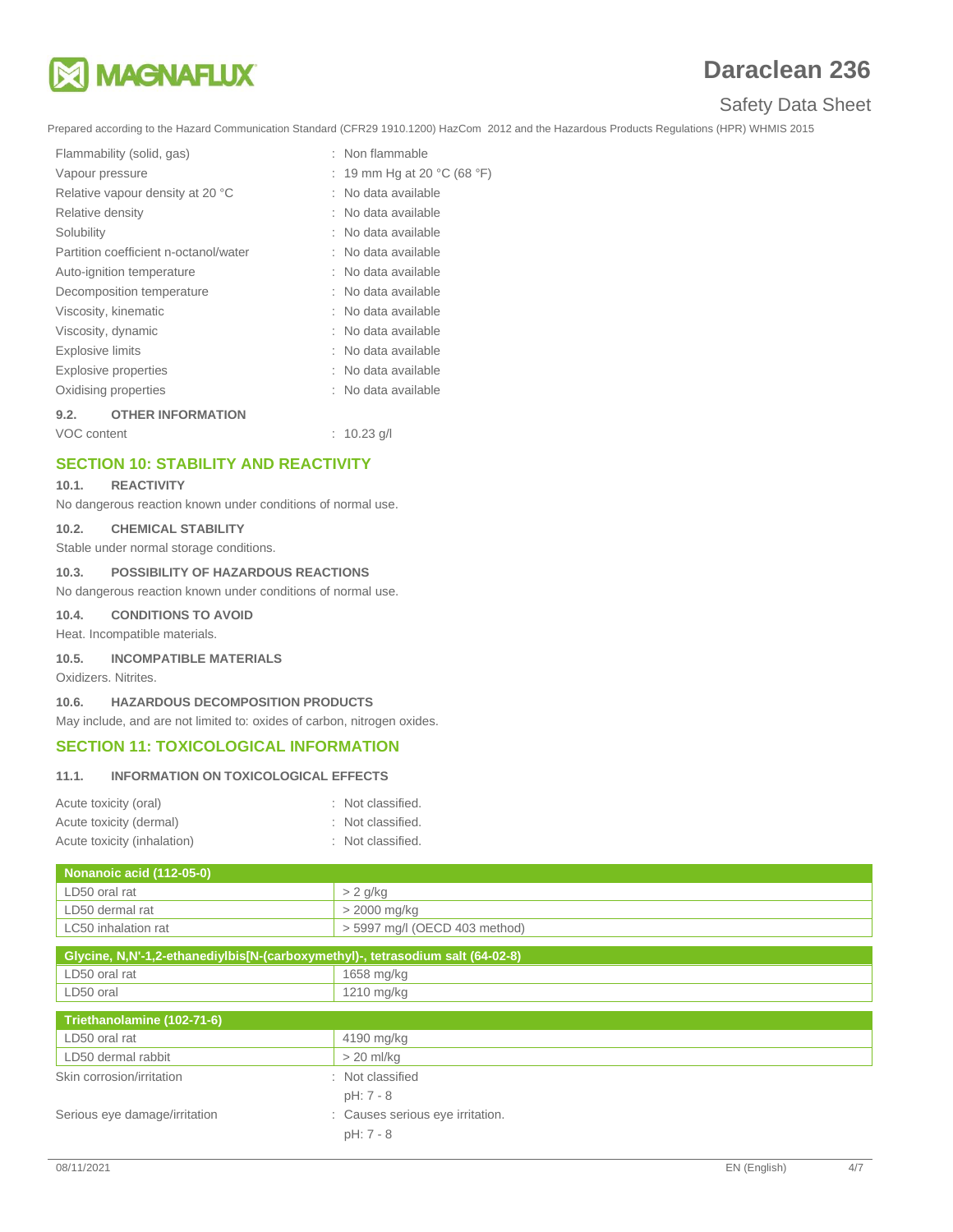

# Safety Data Sheet

Prepared according to the Hazard Communication Standard (CFR29 1910.1200) HazCom 2012 and the Hazardous Products Regulations (HPR) WHMIS 2015

| Respiratory or skin sensitization | : Not classified. |
|-----------------------------------|-------------------|
| Germ cell mutagenicity            | : Not classified. |
| Carcinogenicity                   | : Not classified. |
| Triethanolamine (102-71-6)        |                   |
| $IADC$ aroun                      | 2 Not closeifiak  |

| Triethanolamine (102-71-6)           |                                                                                                                                                                        |
|--------------------------------------|------------------------------------------------------------------------------------------------------------------------------------------------------------------------|
| IARC group                           | 3 - Not classifiable                                                                                                                                                   |
| Reproductive toxicity                | : Not classified.                                                                                                                                                      |
| STOT-single exposure                 | : Not classified.                                                                                                                                                      |
| STOT-repeated exposure               | : Not classified.                                                                                                                                                      |
| Aspiration hazard                    | : Not classified.                                                                                                                                                      |
| Symptoms/injuries after inhalation   | : May cause irritation to the respiratory tract.                                                                                                                       |
| Symptoms/injuries after skin contact | : May cause skin irritation. Symptoms may include redness, drying, defatting and cracking of the<br>skin.                                                              |
| Symptoms/injuries after eye contact  | : Causes serious eye irritation. Symptoms may include discomfort or pain, excess blinking and<br>tear production, with marked redness and swelling of the conjunctiva. |
| Symptoms/injuries after ingestion    | : May be harmful if swallowed. May cause gastrointestinal irritation, nausea, vomiting and<br>diarrhea.                                                                |
| Other information                    | : Likely routes of exposure: ingestion, inhalation, skin and eye.                                                                                                      |

## **SECTION 12: ECOLOGICAL INFORMATION**

# **12.1. TOXICITY**

Ecology - general **Ecology** - general  $\cdot$  May cause long-term adverse effects in the aquatic environment.

| <b>Nonanoic acid (112-05-0)</b>                                                |                                                                                                          |  |
|--------------------------------------------------------------------------------|----------------------------------------------------------------------------------------------------------|--|
| LC50 fish 1                                                                    | 93.4 - 115 mg/l (Exposure time: 96 h - Species: Pimephales promelas [flow-through])                      |  |
| LC50 fish 2                                                                    | 68 - 121 mg/l (Exposure time: 96 h - Species: Oncorhynchus mykiss [static])                              |  |
| Triethanolamine (102-71-6)                                                     |                                                                                                          |  |
| LC50 - Fish [1]                                                                | 11800 mg/l                                                                                               |  |
| EC50 - Crustacea [1]                                                           | 1386 mg/l                                                                                                |  |
| LC50 - Fish [2]                                                                | > 1000 mg/l (Exposure time: 96 h - Species: Pimephales promelas [static])                                |  |
| ErC50 algae                                                                    | 169 mg/l                                                                                                 |  |
| NOEC chronic crustacea                                                         | $16$ mg/l                                                                                                |  |
| Glycine, N,N'-1,2-ethanediylbis[N-(carboxymethyl)-, tetrasodium salt (64-02-8) |                                                                                                          |  |
| LC50 - Fish [1]                                                                | 41 mg/l (Exposure time: 96 h - Species: Lepomis macrochirus [static])                                    |  |
| EC50 - Crustacea [1]                                                           | 140 mg/l Test organisms (species): Daphnia magna                                                         |  |
| LC50 - Fish [2]                                                                | 59.8 mg/l (Exposure time: 96 h - Species: Pimephales promelas [static])                                  |  |
| ErC50 algae                                                                    | $1.01$ mg/l                                                                                              |  |
| LOEC (chronic)                                                                 | 50 mg/l Test organisms (species): Daphnia magna Duration: '21 d'                                         |  |
| NOEC (chronic)                                                                 | 25 mg/l Test organisms (species): Daphnia magna Duration: '21 d'                                         |  |
| NOEC chronic fish                                                              | ≥ 25.7 mg/l Test organisms (species): Danio rerio (previous name: Brachydanio rerio)<br>Duration: '35 d' |  |

## **12.2. PERSISTENCE AND DEGRADABILITY**

| 136                                    |                          |
|----------------------------------------|--------------------------|
| Par<br><br>anr<br>עזוווחבר<br>،⊿۱<br>. | N <sub>0</sub><br>، دے ، |

## **12.3. BIOACCUMULATIVE POTENTIAL**

| Daraclean 236                         |                  |  |  |
|---------------------------------------|------------------|--|--|
| Bioaccumulative potential             | Not established. |  |  |
| Triethanolamine (102-71-6)            |                  |  |  |
| BCF fish 1                            | < 3.9            |  |  |
| Partition coefficient n-octanol/water | $-2.53$          |  |  |

## **12.4. MOBILITY IN SOIL**

No additional information available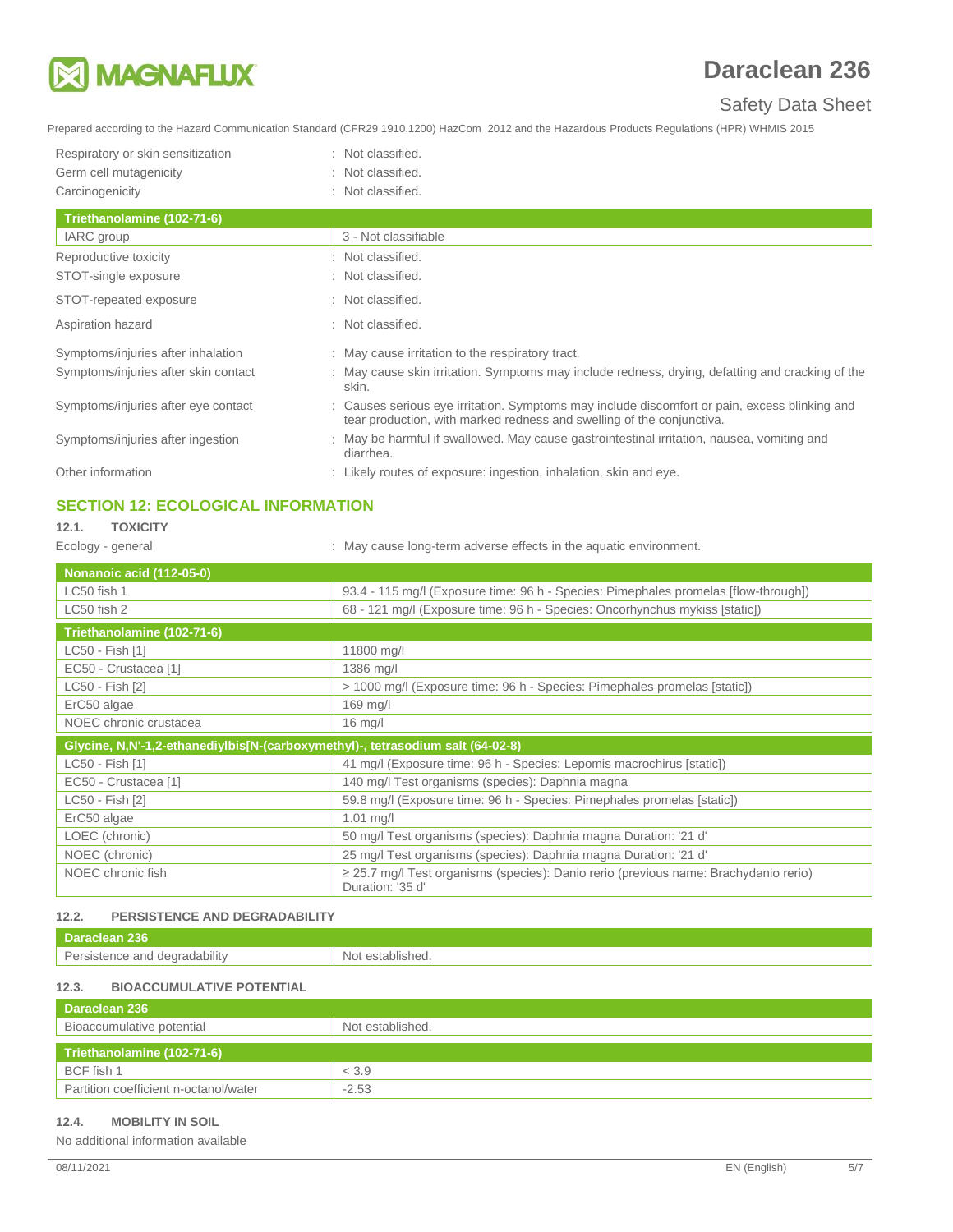

## Safety Data Sheet

Prepared according to the Hazard Communication Standard (CFR29 1910.1200) HazCom 2012 and the Hazardous Products Regulations (HPR) WHMIS 2015

#### **12.5. OTHER ADVERSE EFFECTS**

Effect on the global warming : No known effects from this product.

## **SECTION 13: DISPOSAL CONSIDERATIONS**

#### **13.1. WASTE TREATMENT METHODS**

Product/Packaging disposal recommendations : This material must be disposed of in accordance with all local, state, provincial, and federal regulations. The generation of waste should be avoided or minimized wherever possible.

## **SECTION 14: TRANSPORT INFORMATION**

| In accordance with DOT/TDG/IATA/IMDG |                               |
|--------------------------------------|-------------------------------|
| DOT (bulk)                           | : Not regulated for transport |
| DOT (non-bulk)                       | : Not regulated for transport |
| <b>TDG</b>                           | : Not regulated for transport |
| <b>IATA</b>                          | : Not regulated for transport |
| <b>IMDG</b>                          | : Not regulated for transport |

## **SECTION 15: REGULATORY INFORMATION**

#### **15.1. FEDERAL REGULATIONS**

All components of this product are listed, or excluded from listing, on the United States Environmental Protection Agency Toxic Substances Control Act (TSCA) inventory.

All components of this product are listed, or excluded from listing, on the Canadian DSL (Domestic Substances List) and NDSL (Non-Domestic Substances List) inventories.

| NFPA health hazard | $\therefore$ 2 |  |
|--------------------|----------------|--|
| NFPA fire hazard   | $\div$ 0       |  |
| NFPA reactivity    | $\div$ 0       |  |



## **15.2. INTERNATIONAL REGULATIONS**

No additional information available.

### **15.3. US STATE REGULATIONS**

**A** WARNING: Cancer and Reproductive Harm - www.P65Warnings.ca.gov.

#### **Triethanolamine (102-71-6)**

- U.S. New Jersey Right to Know Hazardous Substance List
- U.S. Pennsylvania RTK (Right to Know) List
- U.S. Massachusetts Right To Know List

## **SECTION 16: OTHER INFORMATION**

- 
- Other information : None.

Revision date : 08/11/2021

- 
- 
- Prepared by **Example 20** Frepared by **Example 20** Frepared by **Example 20** Frepared by **EXAMPLE 20** FREPA [www.Nexreg.com](http://www.nexreg.com/)



Indication of changes:

Composition/information on ingredients. GHS classification.

SDS HazCom 2012 - WHMIS 2015 Nexreg Magnaflux

Disclaimer: We believe the statements, technical information and recommendations contained herein are reliable, but they are given without warranty or guarantee of any kind. The information contained in this document applies to this specific material as supplied. It may not be valid for this material if it is used in combination with any other materials. It is the user's responsibility to satisfy oneself as to the<br>suit